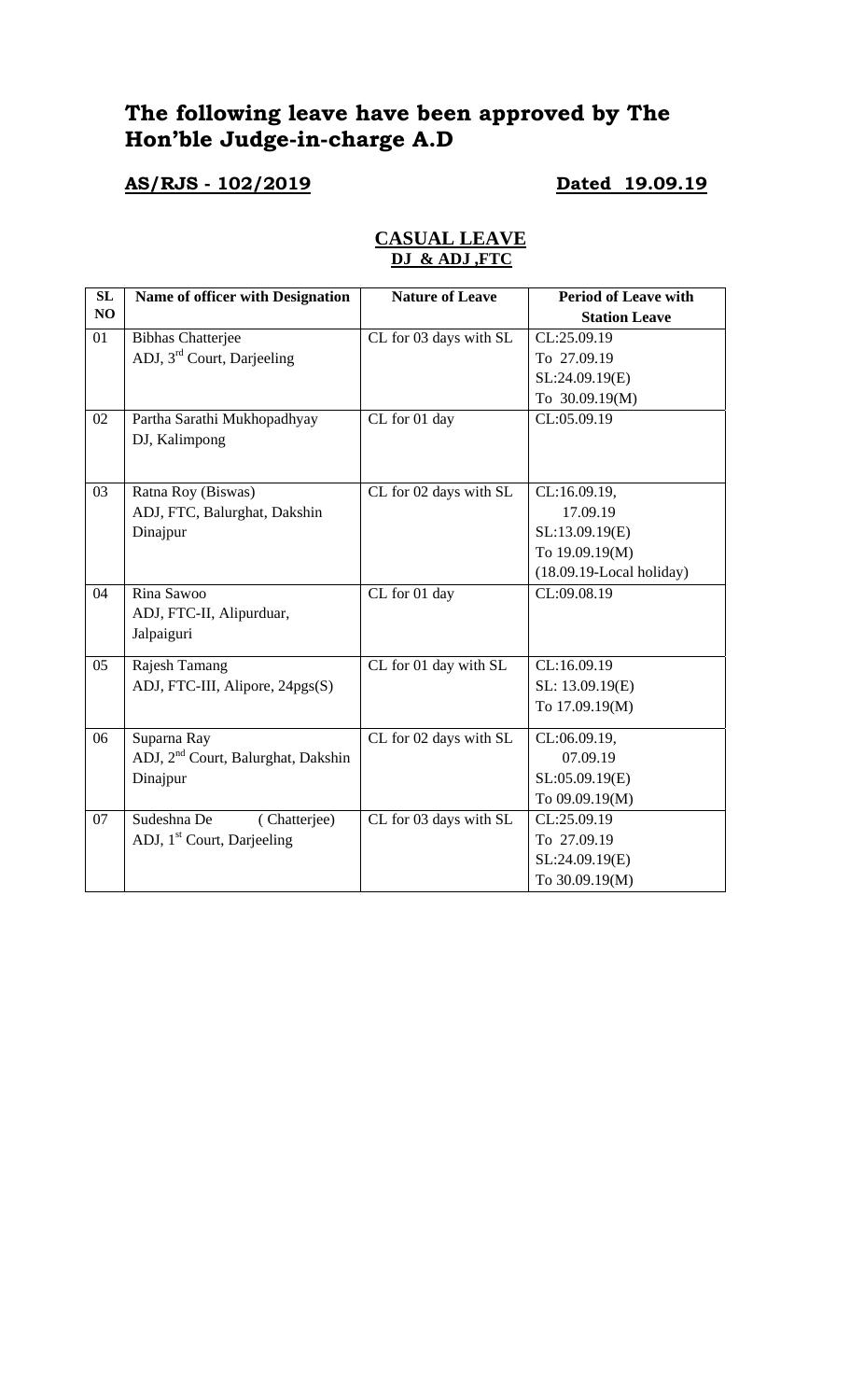| 08 | Abhijit De<br>ADJ, FTC-II, Barrackpore,<br>24pgs(N)                           | CL for 01 day          | CL:12.09.19                                                                                 |
|----|-------------------------------------------------------------------------------|------------------------|---------------------------------------------------------------------------------------------|
| 09 | <b>Bidyut Kumar Roy</b><br>ADJ, 1 <sup>st</sup> Court, Bongaon, 24pgs(N)      | CL for 01 day with SL  | CL:27.09.19<br>SL:26.09.19(E)<br>To 30.09.19(M)                                             |
| 10 | Sukla Sengupta<br>Judge, Bench-II, City Sessions<br>Court, Bichar Bhawan      | CL for 01 day          | CL:11.09.19                                                                                 |
| 11 | Supratim Dasgupta<br>ADJ, 5 <sup>th</sup> Court, Krishnagar, Nadia            | CL for 02 days with SL | CL:05.11.19,<br>08.11.19<br>SL:04.11.19(E)<br>To 11.11.19(M)<br>$(07.11.19$ -Local holiday) |
| 12 | Sourav Bhattacharya<br>Judge, Commercial Court, Asansol,<br>Paschim Bardhaman | CL for 01 day with SL  | CL:23.09.19<br>SL:21.09.19(E)<br>To 24.09.19(M)                                             |
| 13 | <b>Umesh Singh</b><br>ADJ, Kalyani, Nadia                                     | CL for 01 day          | CL:09.09.19                                                                                 |
| 14 | Pijush Ghosh<br>ADJ, FTC-II, Purulia                                          | CL for 01 day          | CL:16.09.19                                                                                 |

# Submitted

### Sd/

## **Registrar (Judicial Service)**